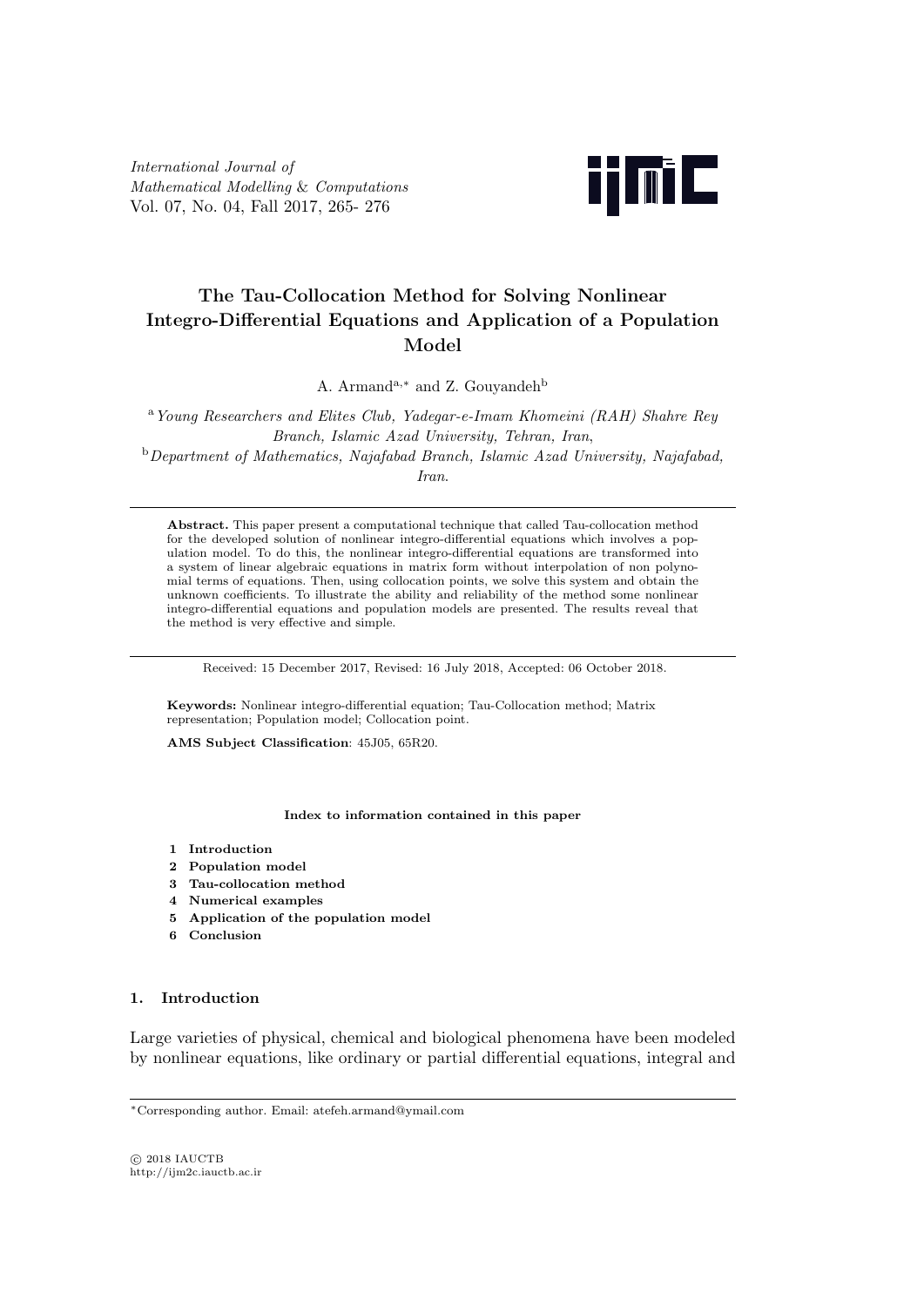integro- differential equations. Recently a lot of attention has been devoted by researchers to formulate the physical phenomena contain integro-differential equations, these equations arises in many fields like fluid dynamics, biological models and chemical kinetics.

Some papers have been devoted to find analytical and numerical solution by Adomian decomposition method [30], Homotopy analysis method[1], Homotopy perturbation method [3], Haar wavelets [27], lagrange functions and Lagrange interpolation [25], [26], Taylor polynomials [19], Chebyshev polynomials [7], sine-cosine wavelets [13], hybrid Legendre and Block Pulse functions [20] and so on.

The idea of the Tau-collocation method for ordinary differential equations with some supplementary conditions is first given by Liu [15] in 1986. In [16] this method is applied successfully to find the numerical solution of eigenvalue problems and in [5] and [31] investigated the Tau-Collocation method in details. As same as idea the Tau method, a perturbation term is added to right hand side of the integrodifferential equations to form Tau method. The formulation of the Tau-collocation uses a set of collocation point, the zeros of Chebyshev or Legender polynomial, for solving integro-differential equations. Recently, Allahviranloo et al. provided an efficient numerical approach for multi-order fractional differential equations based on the Tau-Collocation method [2]. Moreover the approximate solution for the nonlinear Volterra-Fredholm-Hammerstein integral equations is obtained by using the Tau-Collocation method in [9].

The structure of this paper is organized as follows: In Section 2, the detailed theorem and formulation of the Tau-collocation method for linear Volterra integrodifferential equations is brought. In Section 3, the same is done for linear Fredholm integro-differential equations. In Section 4, we present a method for converting nonlinear equations to linear equations. In Section 5, the Tau-Collocation error estimator function is obtained. Some numerical results are given to clarify the method in Section 6. At the last section, we will have a conclusion of our study.

#### 2. Population model

A mathematical formulation of populations only started in the eighteenth century. In 1767, Leonhard Euler produced the first mathematical model of a human population. This was closely followed, in 1772 by Johann-Heinrich Lambert, using data on human mortality in London (1753-1758), who gave a mathematical formulation of the law of mortality. England has a rich source of data on populations, derived from a steady collection over centuries. In 1798, Thomas Malthus formulated the rate of growth of population size using a first-order differential equation.

Historically, the modern theory of the population dynamic started with Alfred James Lotka (1880-1949), an American Biophysicist. He worked in particular, on the stability of the age composition of a population. In 1907, he published an article [17] which contained two fundamental equations in the study of populations. The most important paper [28], which shall be considered as a rigorous first formulation on the subject of Population Mathematics was that published in 1911 by Lotka and F.R. Sharpe [23]. This equation tracks the rate of female births in the case of a stable population. The basic Lotka one-sex deterministic population model is demonstrated by

$$
u(x) = g(x) + \int_0^x K(x - t)u(t)dt
$$
\n(1)

where  $K(t - x)$  is net maternity function of females class age x at time t,  $g(t)$  is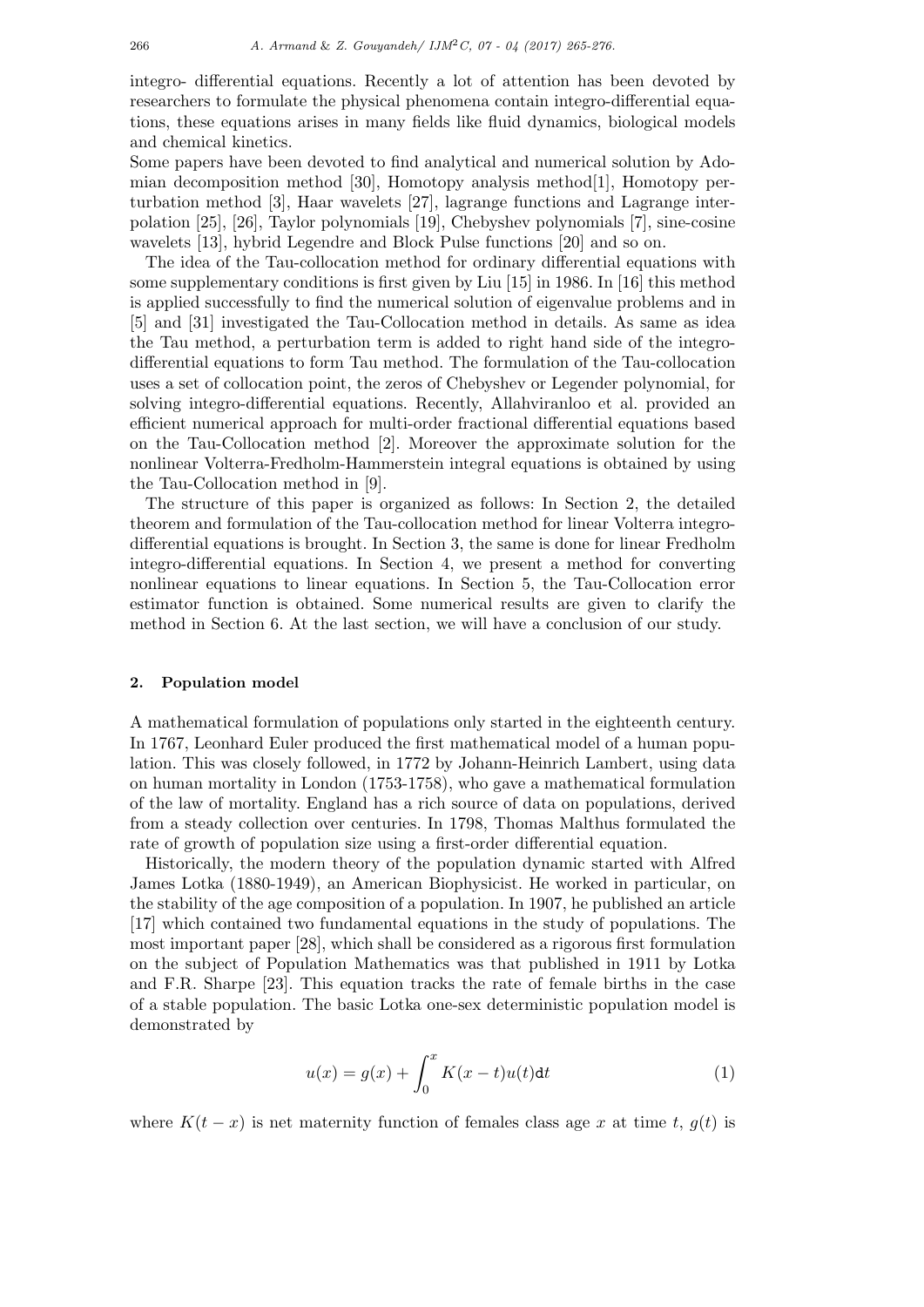contribution of birth due to female already present at time t and  $u(t)$  is the number of female births. In this paper, we consider a more general structure of the equation (1). Let us consider the m-th order nonlinear integro-differential equation in form

$$
\sum_{k=0}^{m} p_k(x) \frac{d^k}{dx^k} (u(x)) + \lambda_1 \int_0^1 K_1(x,t) G_1(t, u(t)) dt + \lambda_2 \int_0^x K_2(x,t) G_2(t, u(t)) dt = g(x)
$$

with the given supplementary conditions

$$
(\ell_j, u) = \gamma_j, \qquad j = 1, 2, ..., m - 1
$$
 (2)

where  $\ell_j$  is a set of linear evaluation functional acting on  $u(x)$  and its derivatives and  $(\gamma_j)_{j=1}^{m-1}$  are constant.  $(\ell_j, u) = \gamma_j$  stands for the initial, boundary or mixed conditions of the nonlinear integro-differential equations under consideration. In Eq.(2),  $\lambda_1$  and  $\lambda_2$  are suitable constant,  $p_k(x)$ ,  $g(x)$ ,  $K_1(x,t)$  and  $K_2(x,t)$  are the given continuous functions on the interval  $0 \leq x, t \leq 1$  and  $u(x)$  is a unknown function. Moreover  $G_1(t, u(t))$  and  $G_2(t, u(t))$  are given continuous functions which are nonlinear with respect to  $u(t)$  and t.

## 3. Tau-collocation method

In this section, first we recall the definitions of Tau-Collocation method. Our aim is to approximate the solution  $u(t)$  by the truncated series

$$
u(x) = \sum_{i=0}^{\infty} a_i L_i(x) = \mathbf{a} \mathbf{L} \mathbf{X}
$$

to be an series expansion of the exact solution of Eq.(2), where  $L_i(x)$ ,  $i = 0, 1, ...$ are Legendre polynomial,  $\underline{\mathbf{L}}$  is a non-singular lower triangular matrix and

$$
\mathbf{X} = (1, x, x^2, x^3, \dots)^t , \quad \mathbf{a} = (a_0, a_1, a_2, \dots) , \quad \mathbf{L} = \begin{pmatrix} l_{11} & 0 & 0 & \cdots \\ l_{21} & l_{22} & 0 & \cdots \\ l_{31} & l_{32} & l_{33} & \cdots \\ \vdots & \vdots & \vdots & \ddots \end{pmatrix}
$$

We look for an approximate solution  $u_N(x)$  of the problem (2) in the form

$$
u_N(x) = \sum_{i=0}^{N} a_i L_i(x) = \mathbf{a}_n \mathbf{L} \mathbf{X}
$$
 (3)

where  $\mathbf{a}_n = (a_0, a_1, ..., a_N, 0, \dots)$  is a vector of unknown coefficients and  $\underline{\mathbf{L}}\mathbf{X} =$  $(L_0(t), L_1(t), L_3(t), ...)$ <sup>t</sup>.

To find the approximate polynomial solution  $u_N(x)$  for (2), as same as the idea of the Tau Method [22], a perturbation term  $H<sub>N</sub>(x)$  is added to the right hand side of equation (2). Also by substituting  $u_N(x)$  from (3) in (2) we have

$$
\begin{cases} \sum_{k=0}^{m} p_k(x) \frac{d^k}{dx^k} (u(x)) + \lambda_1 \int_0^1 K_1(x, t) G_1(t, u(t)) dt + \lambda_2 \int_0^x K_2(x, t) G_2(t, u(t)) dt = g(x) + H_N(x), \\ (\ell_j, u(x)) = \gamma_j \qquad j = 1, ..., \vartheta, \end{cases} (4)
$$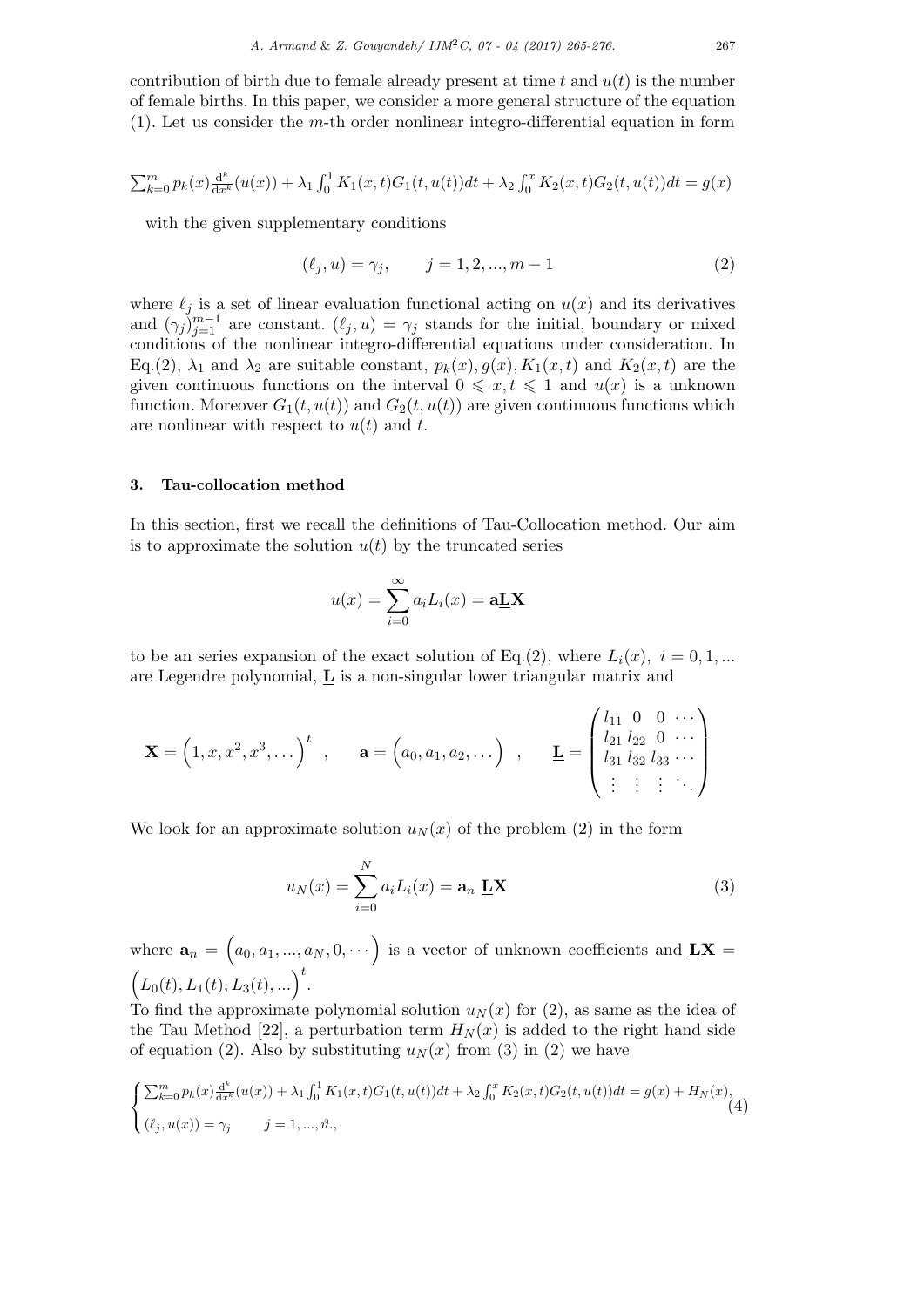The perturbation term  $H_N(x)$  usually chosen as

$$
H_N(x) = g(x, \tau_0, \tau_1, ..., \tau_{\varphi-1}) V_{N-\vartheta+1}(x).
$$

Where  $g(t, \tau_0, \tau_1, ..., \tau_{\varphi-1})$  is a function of t with some free parameters  $\tau_i$ ,  $i =$  $1, 2, ..., \varphi - 1$  and  $V_{N-\vartheta+1}(x)$  is an orthogonal polynomial with degree  $N-\vartheta+1$ . Usually, the orthogonal polynomial is chosen in the shifted Chebyshev or Legendre polynomial [16]. Note that the free parameters  $\tau_i$ ,  $i = 1, 2, ..., \varphi - 1$ , inside function  $g(x, \tau_0, \tau_1, ..., \tau_{\varphi-1})$  balance the over determined system of linear algebraic equations. The format of perturbation term  $H_N(x)$  is selected for producing exactly  $N - \vartheta + 1$  zeros of the orthogonal polynomial  $V_{N-\vartheta+1}(x)$ . It is not necessary to consider the detail of the function  $g(t, \tau_0, \tau_1, ..., \tau_{\varphi-1})$ , i.e. the number of free parameter  $\varphi$  throughout the computation because the zeros of the orthogonal polynomial  $V_{N-\vartheta+1}(x)$  are used for collocation during the formulation process of the Tau-Collocation method for the nonlinear integro-differential equations [19]. The operational approach of Tau-Collocation method requires that the nonlinear integro-differential Eq.(4) be expressed in the matrix representation of the problem.

### 3.1 Matrix representation of ordinary differential part

THEOREM 3.1 Let  $u_N(x) = \sum_{i=0}^N a_i L_i(x) = \underline{a} \underline{L} \underline{X}$ . The i<sup>th</sup> derivative of  $u_N(x)$ with respect to t can be written as

$$
\frac{d^k}{dx^k}u_N(x) = \underline{\boldsymbol{a}} \underline{\boldsymbol{L}} \ddot{\Pi}_k(x) \tag{5}
$$

where  $\ddot{\Pi}_k(x)$  is a column vector and

the 
$$
r-th
$$
 element of  $\ddot{\Pi}_k(x) = \begin{cases} 0, & \text{for } r = 1, ..., k; \\ \frac{(r-1)!}{(r-1-k)!} x^{r-1-k}, & \text{for } r = k+1, ..., N+1. \end{cases}$ 

Proof .It is proved directly by induction.

#### 3.2 Matrix representation for the integration term

Let the nonlinear analytic function  $G(t, u(t))$  defined on  $[0, x] \times \mathbb{R}$ , be approximated as:

$$
G(x, u_N(x)) = \sum_{m=0}^{k} \gamma_m(x) u_N^m(x)
$$
\n<sup>(6)</sup>

For use of the Tau-Collocation method,  $u_N^m(x)$  must be written as the product of a matrix and a vector. The following result is concerned with approximation of the nonlinear function.

LEMMA 3.2 *(See [9])* Let  $u_N(x) = \sum_{i=0}^N a_i L_i(x) = \underline{a} \underline{L} \underline{X}$  be the orthogonal series expansion of  $u_N(x)$ , where  $\mathbf{X} = (1, x, x^2, \dots)^t$ ,  $\underline{\mathbf{a}} = (a_0, a_1, a_2, \dots, a_N, 0, 0, \dots)$  be infinite vectors and  $\boldsymbol{L}$  is a non-singular lower triangular matrix. Then

$$
\underline{a}\ \underline{L}X\ \underline{a}\ \underline{L}X = \underline{a}B(x)\underline{L}X\tag{7}
$$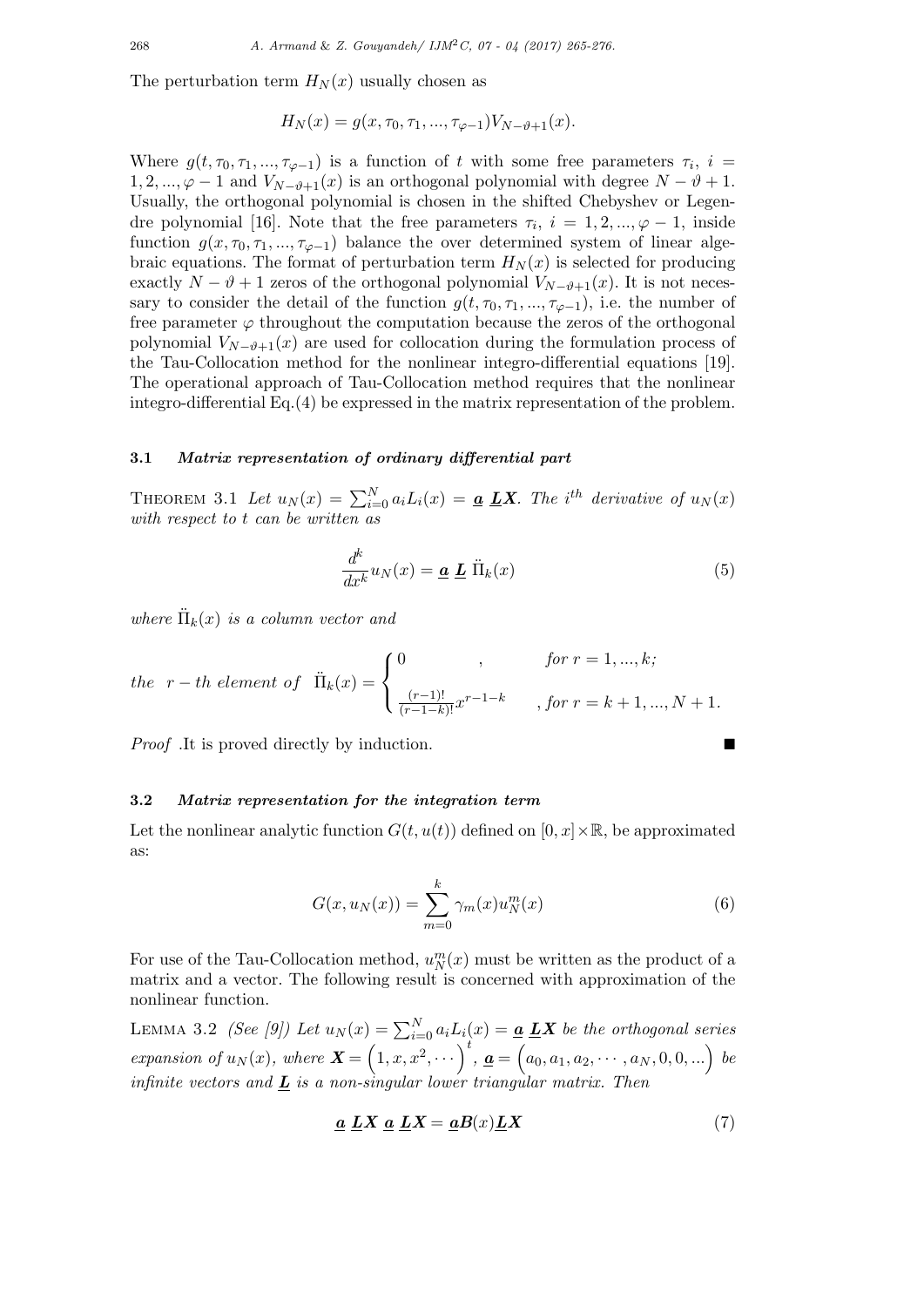where  $\bf{B}$  is an diametrical matrix as:

$$
\boldsymbol{B}_{ij}(x) = \begin{cases} \sum_{i=0}^{N} a_i L_i(x), \; if \; i=j, \; i, \; j=1, \; 2, \; \ldots; \\ 0, \qquad \qquad otherwise. \end{cases}
$$

and for any positive integer m, the relation

$$
u_N^m(x) = \underline{\mathbf{a}}(\mathbf{B}(x))^{m-1}\underline{\mathbf{L}}\mathbf{X}
$$
\n(8)

is valid.

Now, we present the matrix representation of the integration term for a class of integro-differential equations. Also, we show that  $\int_0^x K(x,t)u_N^m(t)$  can be represented as the product of a matrix and vector.

THEOREM 3.3 (See [9])Let  $(x_\ell)_{\ell=0}^N$  be the set of the  $(N+1)$  Gauss or Gauss-Radau, or Gauss-Lobatto points of the shifted Legendre polynomials in [0, 1] and  $(\omega_{\kappa})_{\kappa=0}^N$ be the corresponding quadrature weights. Assume that the approximated solution  $u_N(x)$  is given by Eq.(3) and K is a bivariate given continuous function, then

$$
\int_0^{x_\ell} K(x_\ell, t) u_N^m(t) dt = \underline{\mathbf{a}} \Theta^{m-1}(x_\ell)
$$
\n(9)

where

$$
\Theta_{lj}^{m-1}(x_{\ell}) = x_{\ell} \left( \sum_{\kappa=0}^{N} \widetilde{K}_{l}(x_{\ell}, s_{\kappa} x_{\ell}) (\sum_{i=0}^{N} a_{i} L_{i}(s_{\kappa} x_{\ell}))^{m-1} \omega_{\kappa} \right) \quad j = 1, \ l = 1, 2, ..., \ m = 1, 2, ..., k.
$$

Remark 1 Clearly, for  $\int_0^1 K(x,t)u_N^m(t)$ , we don't need to use the change of variable, and by Gauss quadrature formulas, we obtain

$$
\int_0^1 K(x,t)u_N^m(t) = \underline{\mathbf{a}}\ddot{\Theta}^{m-1}(x_\ell) \quad , \quad m = 1,2,...,k \quad , \quad \ell = 0,1,...,N.
$$

where

$$
\ddot{\Theta}_{lj}^{m-1}(x_{\ell}) = \sum_{\kappa=0}^{N} \left( \breve{K}_{l}(x_{\ell}, s_{\kappa}) \left( \sum_{i=0}^{N} a_{i} L_{i}(s_{\kappa}) \right)^{m-1} \omega_{\kappa} \right) \quad j = 1, \quad l = 1, 2, ....
$$

## 3.3 Matrix representation for supplementary conditions

We introduce the vectors  $\underline{\ell} = (\ell_1, ..., \ell_{\vartheta}, 0, ...)$  and  $\gamma = (\gamma_1, ..., \gamma_{m-1}, 0, ...)$  and the matrix  $\widehat{B} = [\widehat{b}_{ij}]$  such that  $\widehat{b}_{ij} = \ell_j (L_i(x))_{i=0}^N$  for  $j = 1, ..., \vartheta$ . We have  $u_N(x) = \sum_{i=0}^{N} a_i L_i(x)$ , then the supplementary conditions take the form:

$$
\underline{\ell}u_N(x) = (\ell_1 u_N(x), ..., \ell_\vartheta u_N(x), 0, ...) = (\ell_1 \sum_{i=0}^N a_i L_i(x), ..., \ell_\vartheta \sum_{i=0}^N a_i L_i(x), 0, ...)
$$

$$
= \underline{\mathbf{a}}(\ell_1(L_i(x))_{i=0}^N, ..., \ell_{\nu}(L_i(x))_{i=0}^N, 0, ...) = \underline{\mathbf{a}}(\widehat{b}_1, ..., \widehat{b}_{\vartheta}, 0, ...).
$$

We conclude that

$$
\underline{\ell}u_N = \underline{\mathbf{a}}B = \underline{\gamma}.\tag{10}
$$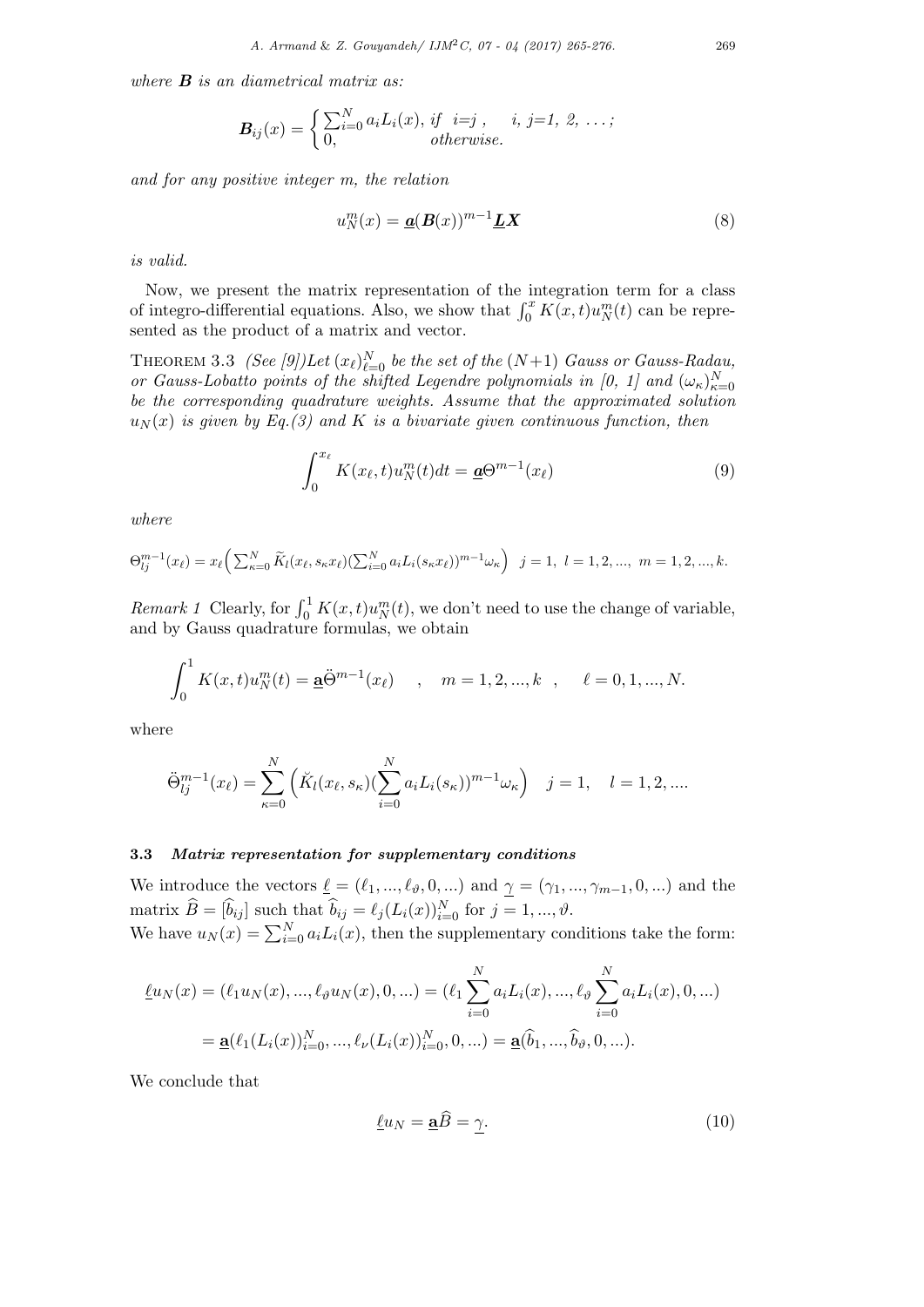## 3.4 Tau-Collocation approximation of the Population equation

Here we apply the previous results for constructing the Tau-Collocation approximate solution of the Population equation

$$
\begin{cases} \sum_{k=0}^{m} p_k(x) \frac{d^k}{dx^k} (u(x)) + \lambda_1 \int_0^1 K_1(x, t) G_1(t, u(t)) dt + \lambda_2 \int_0^x K_2(x, t) G_2(t, u(t)) dt = g(x) + H_N(x), \\ (\ell_j, u(x)) = \gamma_j \qquad j = 1, ..., \vartheta, \end{cases}
$$
(11)

Without loss of generality, we can assume that in Eq.(11), the nonlinear analytic function may be expanded as

$$
G_1(t, u(t)) = \sum_{m_1=0}^k \gamma_{m_1}(t) u^{m_1}(t) , \qquad G_2(t, u(t)) = \sum_{m_2=0}^k \mu_{m_2}(t) u^{m_2}(t) \qquad k \leq n
$$

By considering  $K_{m_1}(x,t) = K_1(t,x)\gamma_{m_1}(t)$  and  $K_{m_2}(x,t) = K_2(t,x)\mu_{m_2}(t)$ ,  $Eq.(11)$ , is as follows:

$$
\sum_{k=0}^{m} p_k(x) \frac{d^k}{dx^k} (u_N(x)) + \lambda_1 \sum_{m_1=0}^{k} \int_0^x \widehat{K}_{m_1}(x, t) u_N^{m_1}(t) dt + \lambda_2 \sum_{m_2=0}^{k} \int_0^1 \overline{K}_{m_2}(x, t) u_N^{m_2}(t) dt = g(x)
$$

Following Theorem 3.1, Theorem 3.3, Remark 1 and Eq.(4) in collocation point  $(x_\ell)_{\ell=0}^N$ , Eq.(12) is as follows

$$
\underline{\mathbf{a}} \Big( \sum_{k=0}^{m} p_k(x_{\ell}) \underline{\mathbf{L}} \, \ddot{\Pi}_k(x_{\ell}) + \lambda_1 \sum_{m_1=0}^{k} \Theta^{m_1-1}(x_{\ell}) + \lambda_2 \sum_{m_2=0}^{k} \ddot{\Theta}^{m_2-1}(x_{\ell}) \Big) = g(x_{\ell})(12)
$$

We denote

$$
\xi_n(x_\ell) = \sum_{k=0}^m p_k(x_\ell) \mathbf{L} \ddot{\Pi}_k(x_\ell) + \lambda_1 \sum_{m_1=0}^k \Theta^{m_1-1}(x_\ell) + \lambda_2 \sum_{m_2=0}^k \ddot{\Theta}^{m_2-1}(x_\ell)
$$

Then the formula (12) can be written in compact form:

$$
\underline{\mathbf{a}}\xi_n(x_\ell) = f(x_\ell) \tag{13}
$$

Therefore, to find the coefficient  $\underline{\mathbf{a}} = (a_0, a_1, ..., a_n, 0, ...)$ , by Combining the system (10) and (13) we have the following nonlinear system of algebraic equations:

$$
\mathbf{a}\mathbb{G}_N = \mathbb{R}_N \tag{14}
$$

$$
\mathbb{G}_N = [\hat{B}|\Pi] \qquad , \qquad \mathbb{R} = (\underline{\gamma}, F_{N-\vartheta+1}).
$$

Solving this linear system of algebraic equations by any method provides  $textbf{t}x$  $(a_0, a_1, ..., a_N, 0, \cdots).$ 

# 4. Numerical examples

In this section, first we present an example to illustrate the procedure of the Tau-Collocation method. Moreover, we evaluate the numerical solution of the problem (2) to show the efficiency of the present method in comparison with other methods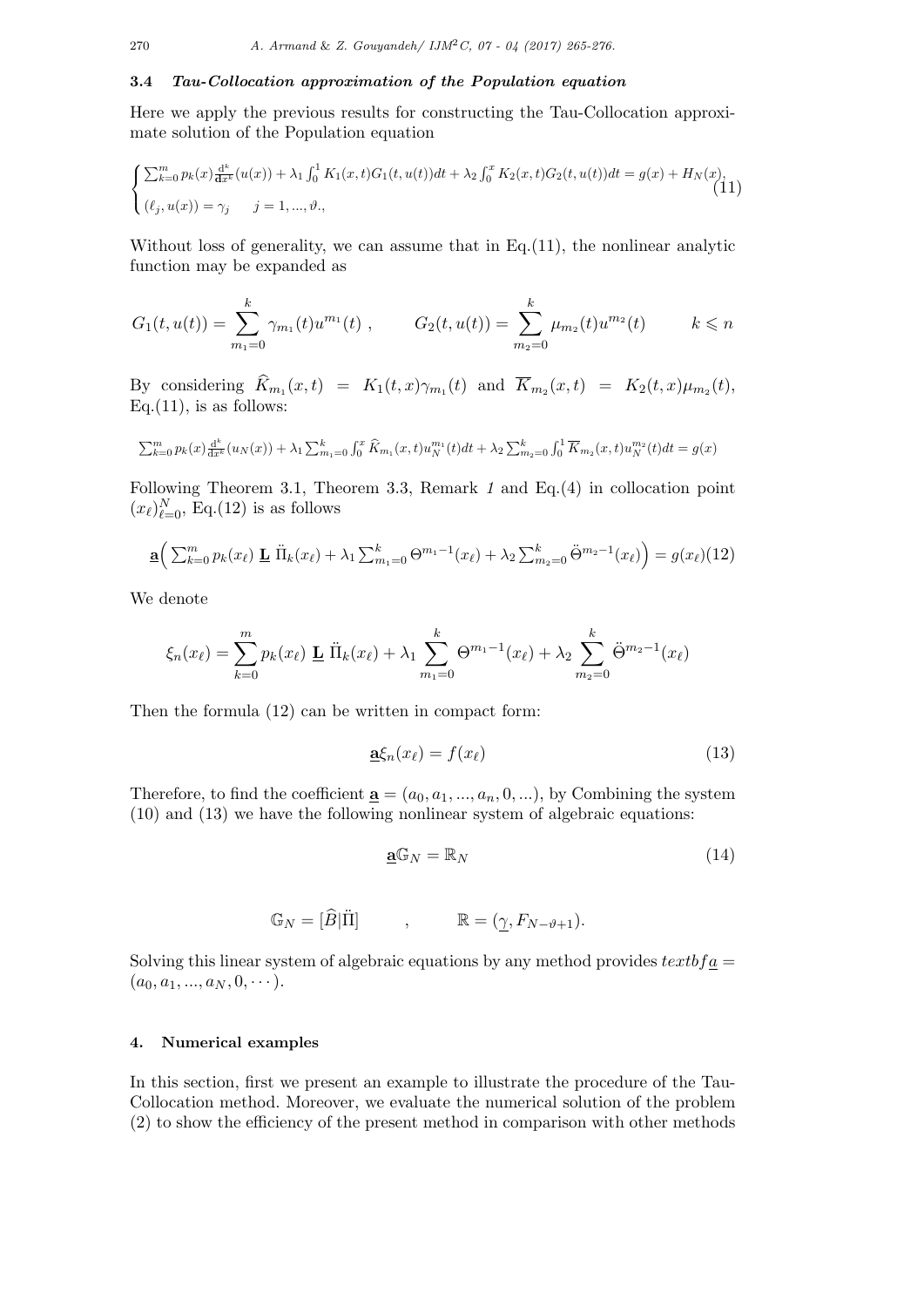by solving other examples.The computations associated with the examples are performed using Matlab.

Example 4.1 (see[32]) Consider following integro-differential equation

$$
u''(x) + xu'(x) - xu(x) = 8x^2 - \frac{25}{3}x + 7x^3 - 3x^4 + 4 + \int_{-1}^{1} xu(t)dt
$$
 (15)

with conditions

 $u(0) = 7$ ,  $u'(0) = -4$ 

By applying the technique described in preceding section with  $N = 3$  and by using Chebyshev zeros for collocation point  $(x_1 = -0.7071, x_2 = 0.7071)$ , we approximate solution as

$$
\underline{\Gamma}(x) = \begin{pmatrix} -x \\ -x^2 + x \\ -x^3 + 2x^2 + 2 \\ -x^4 + 3x^3 + 6x \end{pmatrix} , \quad \ddot{\Pi}(x) = \begin{pmatrix} 2x \\ 0 \\ \frac{2x}{3} \\ 0 \end{pmatrix} , \quad \xi_3(x) = \begin{pmatrix} -x - 2x \\ -x^2 + x \\ -x^3 + 2x^2 + 2 - \frac{2x}{3} \\ -x^4 + 3x^3 + 6x \end{pmatrix}
$$

$$
\widehat{\Pi} = [\xi_3(x_0)|\xi_3(x_1)] = \begin{pmatrix} 2.1213 & -2.1213 \\ -1.2071 & 0.2071 \\ 5.5286 & 6.4714 \\ -18.5919 & 19.5919 \end{pmatrix}, E_2 = (2.9718 \ 5.4761), B = \begin{pmatrix} 1 & 0 \\ 0 & 1 \\ -1 & 0 \\ 0 & -3 \end{pmatrix}
$$

Then we have

$$
A = \begin{pmatrix} 1 & 0 & 2.1213 & -2.1213 \\ 0 & 1 & -1.2071 & 0.2071 \\ -1 & 0 & 5.5286 & 6.4714 \\ 0 & -3 & -18.5919 & 19.5919 \end{pmatrix} , \quad R = (7.0000 - 4.0000 - 2.97185.4761)
$$

By solving system  $(a_0, a_1, a_2, a_3)A = R$ , we get  $a_0 = 7.0000$ ,  $a_1 =$  $-4.0000$ ,  $a_2 = 2.0000$ ,  $a_3 = 3.0000$  and the Tau-collocation approximation is  $u_3(x) = 3x^3 + 2x^2 - 4x + 7$ , which is the exact solution.

Example 4.2 Let us consider the Fredholm integro-differential equation

$$
x^{2}u'(x) + e^{x}u(x) + \int_{-1}^{1} e^{(x+1)t}u(t)dt = (x^{2} + e^{x})e^{x} + \frac{2\sinh(x+2)}{(x+2)} \qquad -1 \le x \le 1
$$

with  $u(-1) = \frac{1}{e}$ . The exact solution of this problem is  $u(x) = e^x$ . In Table 1, we compare the absolute errors obtained by the present method and the Tau method [11].

Example 4.3 Let us consider the following nonlinear integro-differential equation

$$
u(x) = x^3 + \frac{\cos(1) - 1}{3} + \int_0^1 t^2 \sin(u(t)) dt
$$
 0 \le x \le 1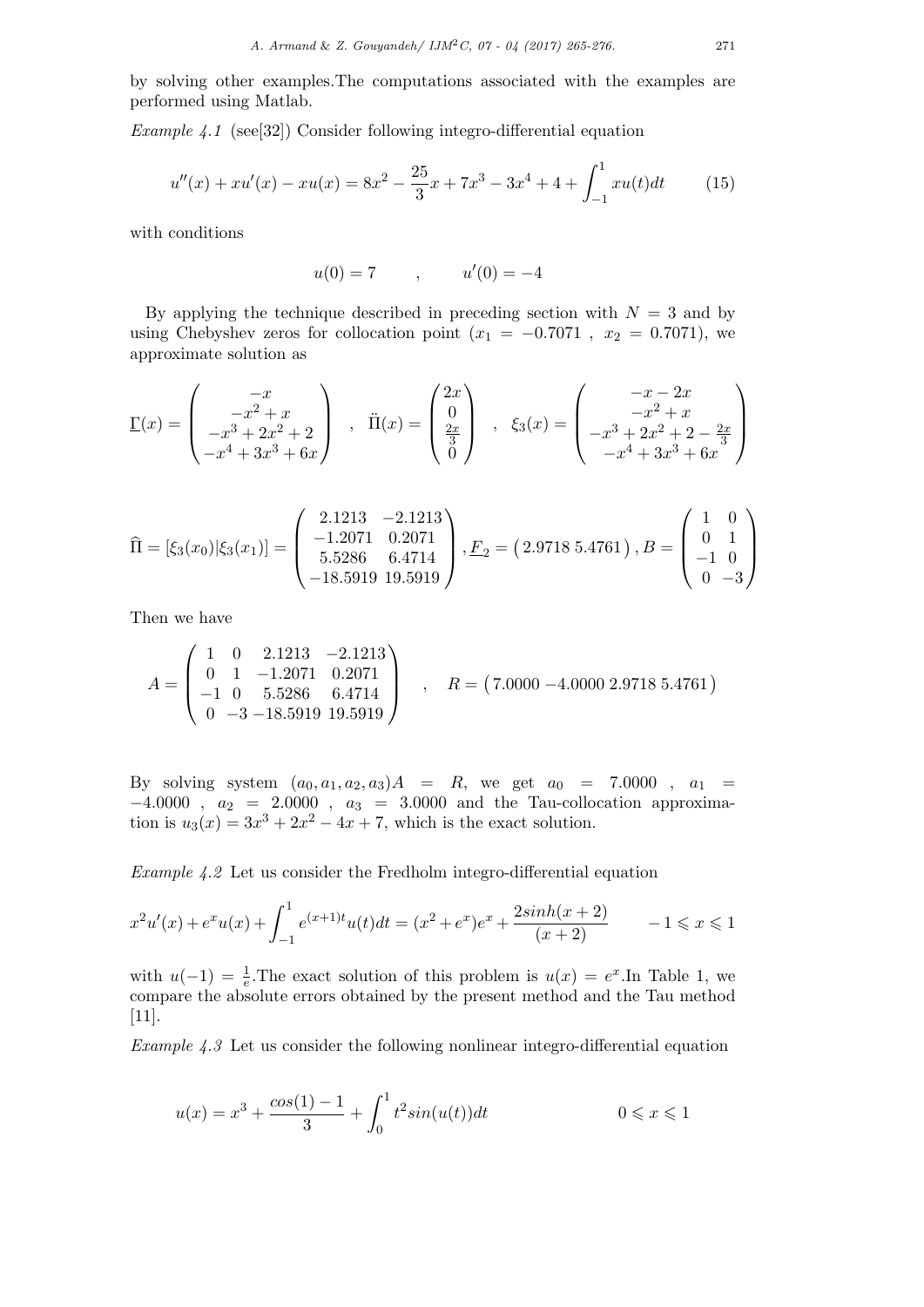Table 1. Numerical results for Example 4.2.

|              | $N=10$                    |                          | $N = 15$                  |                          |
|--------------|---------------------------|--------------------------|---------------------------|--------------------------|
| $\mathbf{x}$ | Tau-collocation           | Тап                      | Tau-collocation           | Tau                      |
| $-1.00$      | $3.13353 \times 10^{-10}$ | $9.57838 \times 10^{-4}$ | $5.55111 \times 10^{-15}$ | $3.11849 \times 10^{-6}$ |
| $-0.75$      | $1.33032 \times 10^{-10}$ | $8.90142 \times 10^{-5}$ | $4.32986 \times 10^{-15}$ | $2.03418 \times 10^{-7}$ |
| $-0.25$      | $2.55736 \times 10^{-11}$ | $1.18903 \times 10^{-5}$ | $7.77156 \times 10^{-16}$ | $1.42467 \times 10^{-7}$ |
| 0.25         | $1.84971 \times 10^{-9}$  | $1.09536 \times 10^{-4}$ | $6.66133 \times 10^{-16}$ | $1.42467 \times 10^{-7}$ |
| 0.75         | $1.85911 \times 10^{-10}$ | $3.07668 \times 10^{-4}$ | $4.44089 \times 10^{-16}$ | $6.42180 \times 10^{-7}$ |
| 1.00         | $2.52126 \times 10^{-10}$ | $9.57838 \times 10^{-4}$ | $1.77635 \times 10^{-15}$ | $3.11849 \times 10^{-6}$ |

The exact solution of this problem is  $u(x) = x^3$ . The absolute errors for mentioned method is compared by the Tau method [24] in Table 2.

|              | $N=10$                   |                      | $N = 15$                 |                      |
|--------------|--------------------------|----------------------|--------------------------|----------------------|
| $\mathbf{x}$ | $\rm Tau$ -collocation   | Тап                  | Tau-collocation          | Тап                  |
| 0.00         | $3.40475 \times 10^{-7}$ | $3.4 \times 10^{-3}$ | $3.83574 \times 10^{-8}$ | $1.3 \times 10^{-4}$ |
| 0.20         | $3.40475 \times 10^{-7}$ | $3.4 \times 10^{-3}$ | $3.83574 \times 10^{-8}$ | $1.3 \times 10^{-4}$ |
| 0.40         | $3.40475 \times 10^{-7}$ | $3.4 \times 10^{-3}$ | $3.83574 \times 10^{-8}$ | $1.3 \times 10^{-4}$ |
| 0.80         | $3.40475 \times 10^{-7}$ | $3.4 \times 10^{-3}$ | $3.83574 \times 10^{-8}$ | $1.3 \times 10^{-4}$ |
| 1.00         | $3.40475 \times 10^{-7}$ | $3.4 \times 10^{-3}$ | $3.83574 \times 10^{-8}$ | $1.3 \times 10^{-4}$ |

Table 2. Numerical results for Example 4.3.

In rest of the examples, we are going to compare Tau-collocation method with recently research such as Bernsteins approximation, meshless method and sinc-collocation method. It is shown that the Tau-collocation method yields comparable or better results.

Example  $4.4$  (see[18]) Consider the linear Volterra integral equation

$$
u(x) = \cos(x) - e^x \sin(x) + \int_0^x e^x u(t) dt \qquad , \qquad 0 \le x \le 1 \tag{16}
$$

where the exact solution is  $u(x) = \cos(x)$ . The computational results have been reported in Table 3.

The maximum absolute error of Bernsteins approximation in [18] obtained  $||E_{10}|| =$  $\max_{0 \leq x \leq 1} |E_{10}(x)| = 3.340973 \times 10^{-10}.$ 

|              | $N=10$<br>Tau-collocation | $N = 15$<br>Tau-collocation |
|--------------|---------------------------|-----------------------------|
| $\mathbf{x}$ |                           |                             |
| 0.00         | $\mathbf{0}$              |                             |
| 0.20         | $4.36839\times10^{-12}$   | $1.11022 \times 10^{-16}$   |
| 0.40         | $9.58733 \times 10^{-12}$ | $2.22044 \times 10^{-16}$   |
| 0.60         | $1.04368 \times 10^{-11}$ | $4.44089 \times 10^{-16}$   |
| 0.80         | $5.15421 \times 10^{-12}$ | $9.99200 \times 10^{-16}$   |
| 1.00         | $1.06668 \times 10^{-11}$ | $3.10862 \times 10^{-15}$   |

Table 3. Numerical results for Example 4.4.

## 5. Application of the population model

In this section, we will apply the Tau-Collocation method for the population model.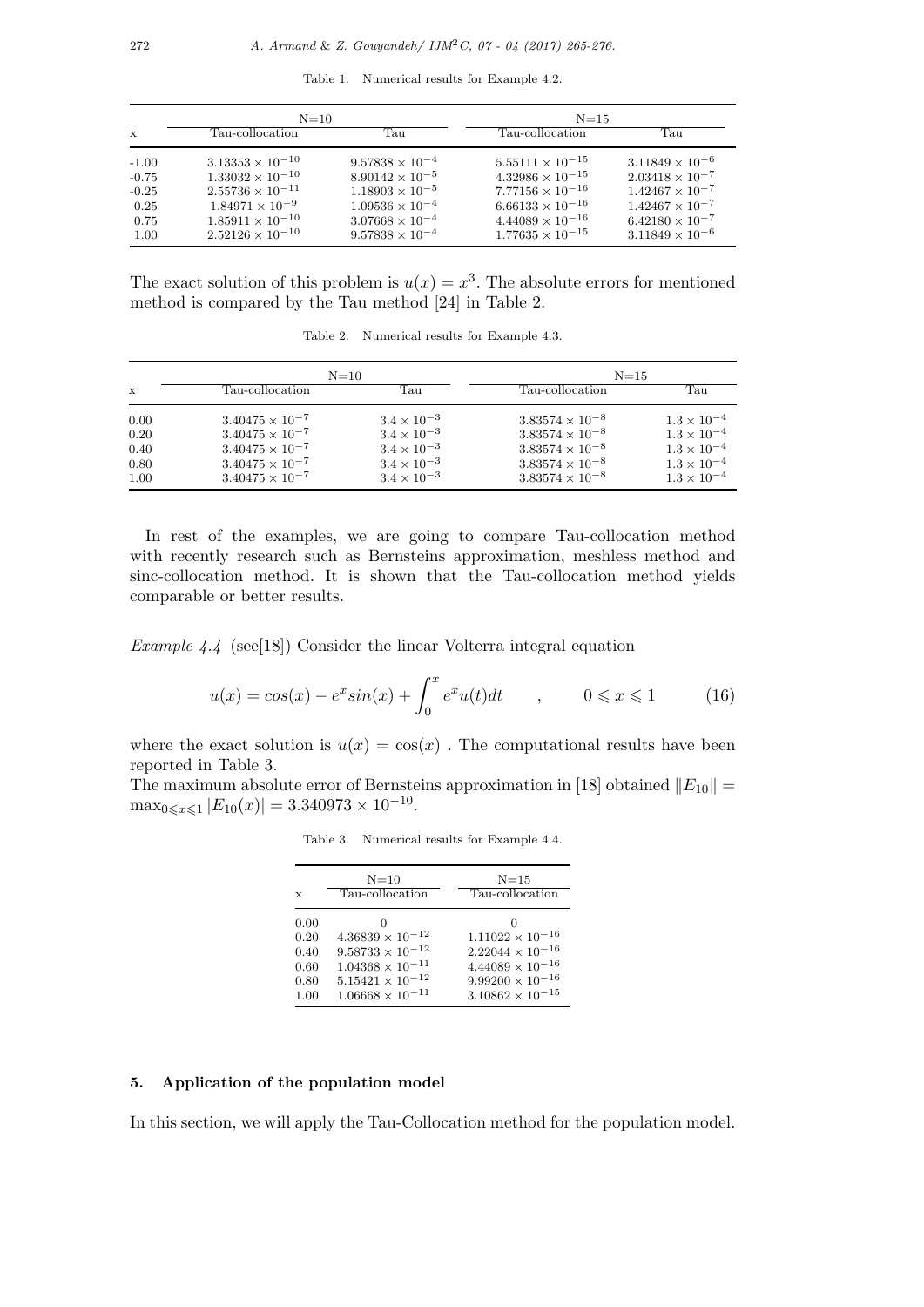

Figure 1. Graph of the Tau-Collocation approximation error of Example 5.1 in Legendre-Gauss point.

*Example 5.1* Let us consider the number of female births for  $g(x) = e^x$ ,  $K(x,t) =$  $x - t$  and  $x \in [0, 1]$ . Then, Eq.(1) converts to the problem

$$
u(x) = e^x + \int_0^x (x - t)u(t)dt.
$$
 (17)

The exact solution of this problem is  $u(x) = \frac{1}{2} \left[ e^x + \cos(x) + \sin(x) \right]$ .

It is seen from Fig. 1 and Table 4 that the accuracy of the solutions increases as N is increased.

Table 4. Numerical results for Example 5.1.

| $\mathbf x$ | $N=10$<br>Tau-collocation | $N = 15$<br>Tau-collocation |
|-------------|---------------------------|-----------------------------|
| 0.00        | $2.14435 \times 10^{-11}$ | $3.10862 \times 10^{-15}$   |
| 0.20        | $1.01314 \times 10^{-11}$ | $4.44089 \times 10^{-16}$   |
| 0.40        | $2.09956 \times 10^{-11}$ | $6.66133 \times 10^{-16}$   |
| 0.60        | $2.09248\times10^{-11}$   | $6.66133 \times 10^{-16}$   |
| 0.80        | $1.03508 \times 10^{-11}$ | $1.33226 \times 10^{-15}$   |
| 1.00        | $2.16515 \times 10^{-11}$ | $8.88178 \times 10^{-16}$   |

*Example 5.2* (From [11], [12] )Consider the following population model

$$
u'(x) + u(x) - \int_0^x x(1+2x)e^{t(x-t)}u(t)dt = 1+2x \qquad , \qquad 0 \le x \le 1 \qquad (18)
$$

with  $u(0) = 1$ , whose exact solution is given by  $u(x) = e^{x^2}$ .

The computational results for various  $N$ , with Legendre bases and in Legendre–Gauss point have been reported in Table 5.

Example 5.3 (see[8]) Consider the following nonlinear population model

$$
u'(x) = 1 - \frac{x}{2} + \frac{xe^{-x^2}}{2} + \int_0^x txe^{-u^2(t)}dt
$$
 0 \le x \le 1

with  $u(0) = 0$ . The exact solution of this problem is  $u(x) = x$ . The maximum absolute error of meshless method in [8] obtained  $||E_{129}||$  =  $\max_{0 \leq x \leq 1} |E_{129}(x)| = 1.26 \times 10^{-6}.$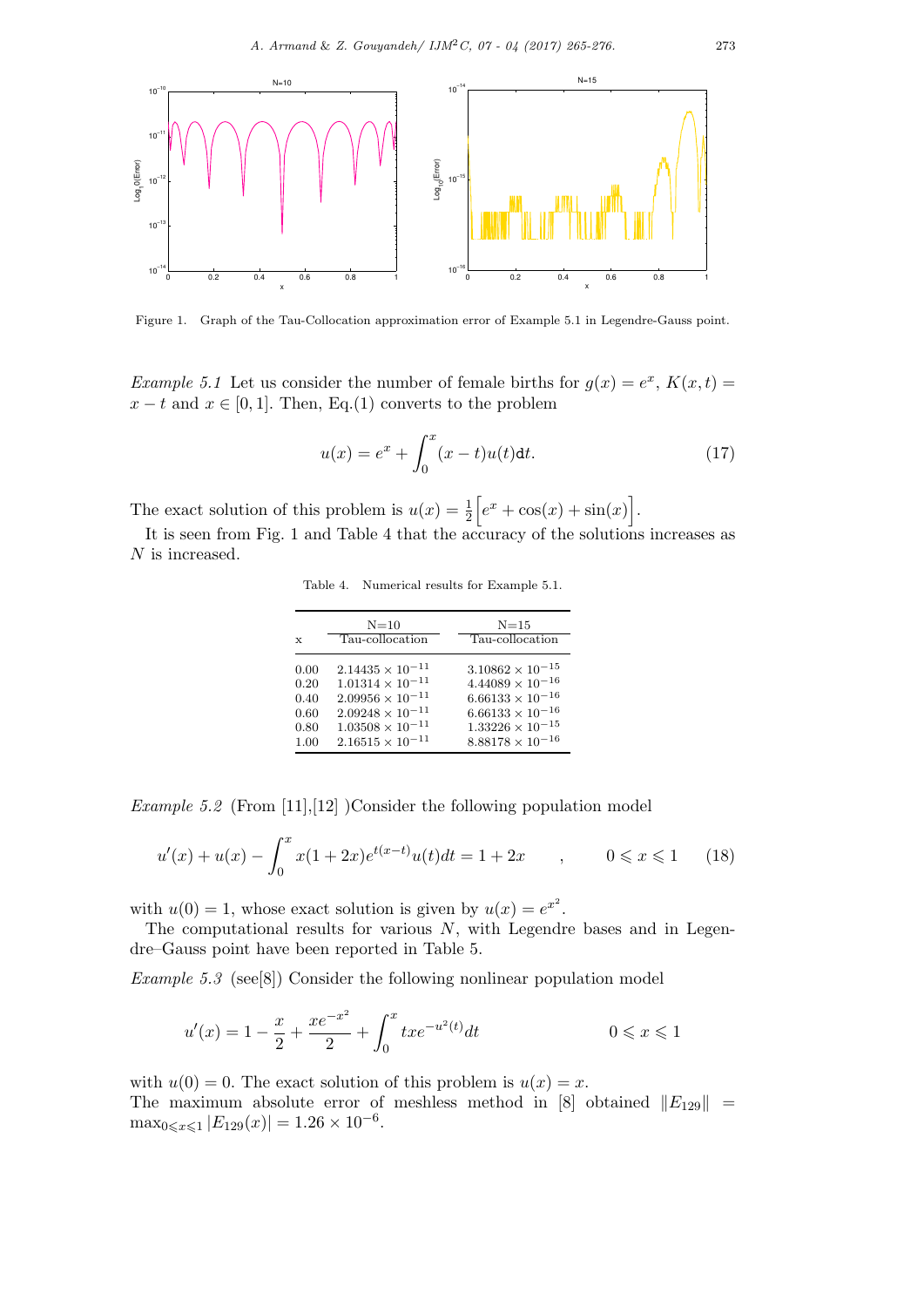Table 5. Numerical results for Example 5.2.

| $N=10$      |                          |                            | $N = 15$                  |                            |
|-------------|--------------------------|----------------------------|---------------------------|----------------------------|
| $\mathbf x$ | Tau-collocation.         | Тап                        | Tau-collocation.          | Тап                        |
| 0.00        |                          |                            |                           |                            |
| 0.20        | $1.38457 \times 10^{-7}$ | $5.72156E \times 10^{-12}$ | $7.32525 \times 10^{-13}$ | $1.63300E \times 10^{-16}$ |
| 0.40        | $8.99195 \times 10^{-8}$ | $2.38451E \times 10^{-8}$  | $5.76205 \times 10^{-13}$ | $1.08446E \times 10^{-11}$ |
| 0.60        | $4.20218 \times 10^{-8}$ | $3.18608E \times 10^{-6}$  | $1.40332 \times 10^{-12}$ | $7.28709E \times 10^{-9}$  |
| 0.80        | $1.44747 \times 10^{-7}$ | $1.04921E \times 10^{-4}$  | $1.49502 \times 10^{-12}$ | $7.51118E \times 10^{-7}$  |
| 1.00        | $6.74720 \times 10^{-6}$ | $1.61516E \times 10^{-3}$  | $4.33431 \times 10^{-13}$ | $2.78602E \times 10^{-5}$  |



Figure 2. Graph of the Tau-Collocation approximation error of Example 5.3.

Numerical results in Table 6 and Figure 2 show the robustness of the method. We observe that the extended Tau-Collocation approximation is an extremely good approximation to solution of the population and is much better in fact than the other existing methods.

Table 6. Numerical results for Example 5.3.

| $\mathbf{x}$                                 | $N=10$<br>Tau-collocation                                                                                                                    | $N = 15$<br>Tau-collocation                                                                                                                 |
|----------------------------------------------|----------------------------------------------------------------------------------------------------------------------------------------------|---------------------------------------------------------------------------------------------------------------------------------------------|
| 0.00<br>0.20<br>0.40<br>0.60<br>0.80<br>1.00 | $1.37070 \times 10^{-11}$<br>$6.58101 \times 10^{-12}$<br>$1.54539 \times 10^{-11}$<br>$4.95783 \times 10^{-11}$<br>$4.94000 \times 10^{-9}$ | $2.77555 \times 10^{-17}$<br>$5.55111\times10^{-17}$<br>$1.11022 \times 10^{-16}$<br>$2.22044 \times 10^{-16}$<br>$1.00808 \times 10^{-13}$ |

Example 5.4 (See [21]) Consider the following population model

$$
u(x) = x - x^{2} - \frac{x^{5}}{4} + \frac{2x^{6}}{5} - \frac{x^{7}}{6} + \int_{0}^{x} x t u^{2}(t) dt \qquad x \in [0, 1]
$$

whose the exact solution is  $u(x) = x - x^2$ .

The maximum absolute error of sinc-collocation method in [21] obtained  $||E_{10}|| =$  $\max_{0 \leq x \leq 1} |E_{10}(x)| = 2.56270 \times 10^{-6}.$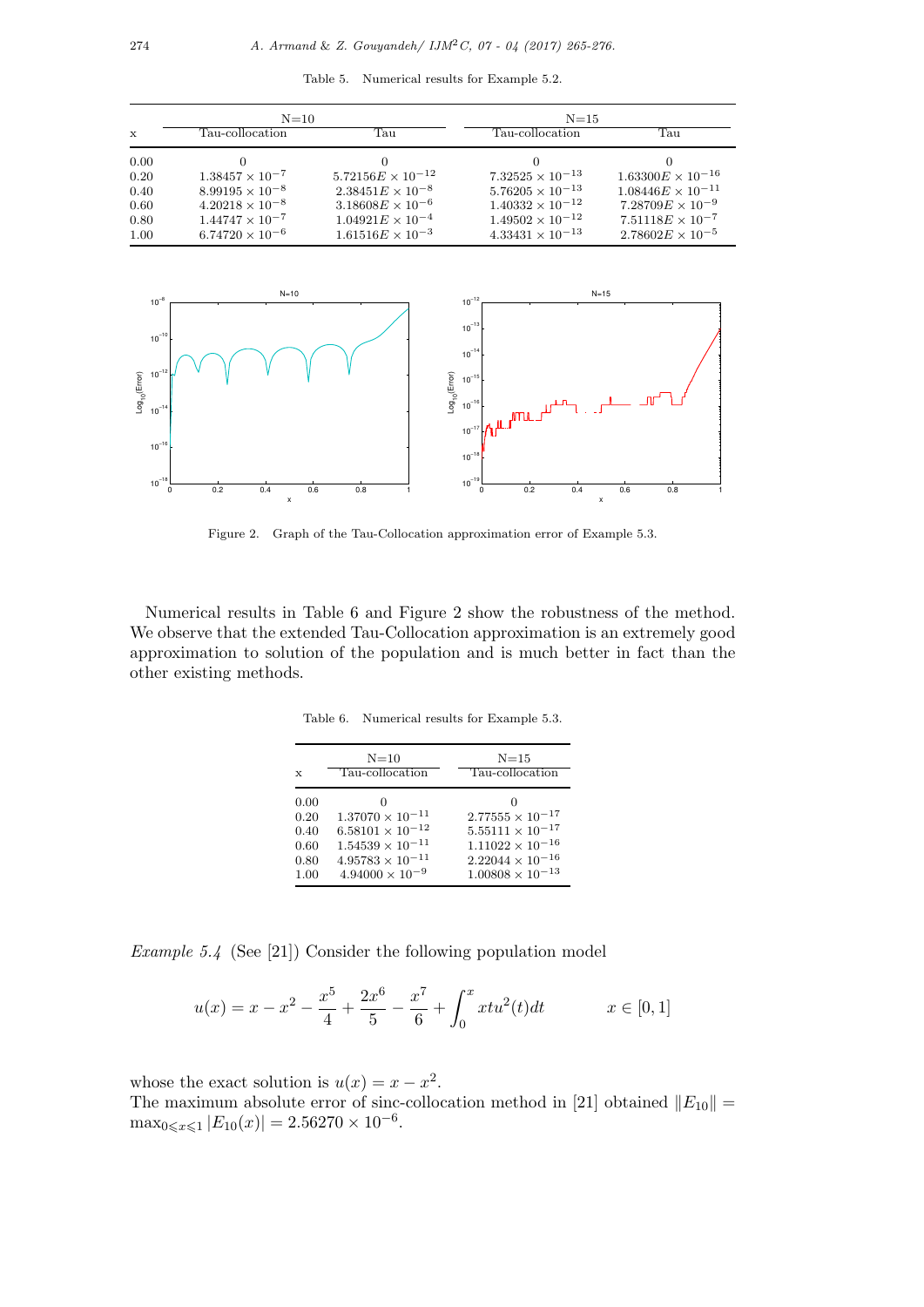Table 7. Numerical results for Example 5.4.

| $\mathbf{x}$ | $N=10$<br>Tau-collocation | $N=15$<br>Tau-collocation |
|--------------|---------------------------|---------------------------|
| 0.00         | $1.45831 \times 10^{-13}$ | $7.82477 \times 10^{-14}$ |
| 0.20         | $4.00163 \times 10^{-9}$  | $1.35558\times10^{-13}$   |
| 0.40         | $3.21796 \times 10^{-8}$  | $2.08444 \times 10^{-10}$ |
| 0.60         | $1.10285 \times 10^{-7}$  | $2.08143 \times 10^{-8}$  |
| 0.80         | $2.67241 \times 10^{-6}$  | $5.31782 \times 10^{-7}$  |
| 1.00         | $5.24484 \times 10^{-6}$  | $6.41715 \times 10^{-7}$  |

#### 6. Conclusion

In this paper, we have successfully applied the Tau-Collocation method to solve the population model. Our result have shown a good agreement and high accuracy for the solution of mentioned problems. Moreover any nonlinear integro-differential equation can be solved by the present method. One of the main advantages of the proposed approach is we don't need interpolation polynomial for determining the non-polynomial terms of equation.

#### References

- [1] Z. Abbas, S. Vahdati, F. Ismail and A. Karimi Dizicheh, Application of Homotopy Analysis Method for Linear Integro-Differential Equations, International Mathematical Forum, 5 (2010) 237-249.
- [2] T. Allahviranloo, Z. Gouyandeh and A. Armand, Numerical solutions for fractional differential equations by Tau-Collocation method, Appl. Math. Comput, 271 (2015) 979-990.
- [3] J. Biazar, H. Ghazvini and M. Eslami, He's homotopy perturbation method for systems of integrodifferential equations, Chaos, Solitons and Fractals, 39 (2009) 1253-1258.
- [4] H. Brunner, Collocation Methods for Volterra Integral and Related Functional Differential Equations, Cambridge University Press, (2004).
- [5] S. Chi Ngai, Numerical Solution of Partial Differential Equations with the Tau-Collocation Method, Thesis (M.Phil.) City University of Hong Kong, (2004).
- [6] C. Canuto, M. Y. Hussaini, A. Quarteroni and T. A. Zang, Spectral Methods Fundamentals in Single Domains, Springer-Verlag, Berlin, (2006).
- [7] A. A. Dascioghlu and M. Sezer, Chebyshev polynomial solutions of systems of higher order linear Fredholm-Volterra integro differential equations, Journal of the Franklin Institute, 342 (2005) 688- 701.
- [8] M. Dehghan and R. Salehi, The numerical solution of the non-linear integro-differential equations based on the meshless method, Journal of Computational and Applied Mathematics, 236 (2012) 2367-2377.
- [9] Z. Gouyandeha, T. Allahviranloo and A. Armand, Numerical solution of nonlinear Volterra-Fredholm-Hammerstein integral equations via Tau-collocation method with convergence analysis, Journal of Computational and Applied Mathematics, 308 (2016) 435-446.
- [10] A. Gogatishvill and J. Lang, The generalized hardy operator with kernel and variable integral limits in Banach function spaces, J. Inequal. Appl, 4 (1999) 1-16.
- [11] S. M. Hosseini, and S. Shamorad, A matrix formulation of the Tau method and Volterra linear integro-differential, Korean J. Comput. Appl. Math, 9 (2002) 497-507.
- [12] S. M. Hosseini, S. Shahmorad, Numerical solution of a class of Integro-Differential equations by the Tau Method with an error estimation, Appl. Math. Comput, 136 (2003) 550-570.
- [13] M. T. Kajani, M. Ghasemi and E. Babolian, Numerical solution of linear integro differential equation by using sine-cosine wavelets, Applied Mathematics and Computation, 180 (2006) 569-574.
- [14] R. P. Kanwal, Linear Integral Equations, second ed., Birkhäuser Boston, Inc., Boston, MA, (1971).
- [15] K. M. Liu, A new formulation of the Tau-Collocation Method for the numerical solution of differential equations, Res. Rep. 0286, Hong Kong Polytechnic, (1986).
- [16] K. M. Liu, Numerical solution of differential eigenvalue problems with variable coefficients with the Tau-Collocation method, Mathematical and Computer Modelling, 11 (1988) 672-675.
- [17] A. J. Lotka, Relation between birth rates and death rates, Sciences N.S, 26 (1907) 21-22.
- [18] K. Maleknejad, E. Hashemizadeh and R. Ezzati, A new approach to the numerical solution of Volterra integral equations by using Bernstein's approximation, Commun Nonlinear Sci Numer Simulat, 16 (2011) 647-655.
- [19] K. Maleknejad and Y. Mahmoudi, Taylor polynomial solution of high-order nonlinear Volterra-Fredholm integro-differential equations, Appl. Math. Comput, 145 (2003) 641-653.
- [20] K. Maleknejad and M. T. Kajani, Solving integro-differential equation using hybrid legendre and block pulse functions, Int. J. Appl. Math, 11 (2002) 67-76.
- [21] A. Mohsen and M. El-Gamel, On the numerical solution of linear and nonlinear volterra integral and integro-differential equations, Applied Mathematics and Computation, 217 (2010) 3330-3337.